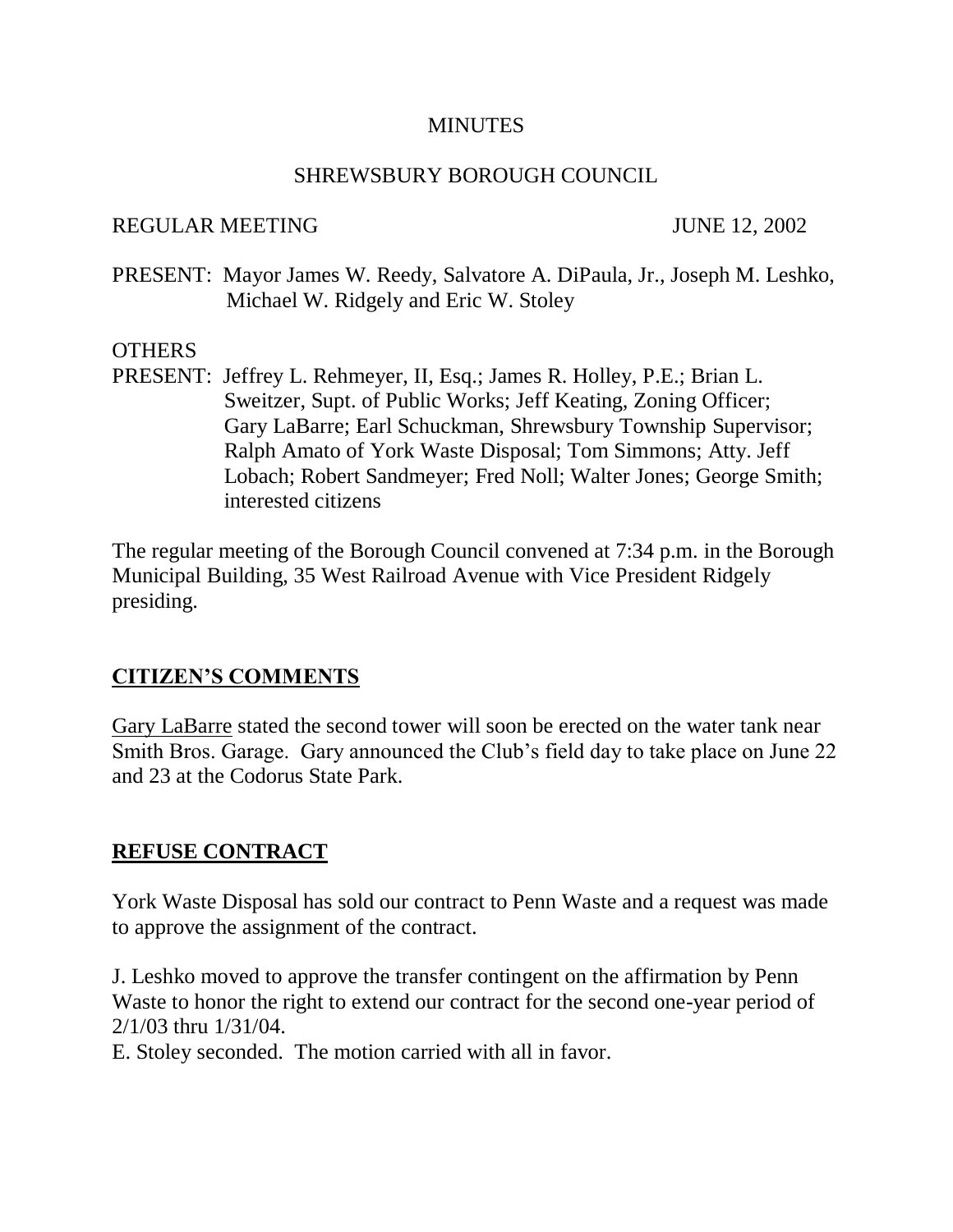# **SEWER EDU TRANSFER FROM RAILROAD BOROUGH TO SHREWSBURY TOWNSHIP**

Township Supervisor, Earl Schuckman, was present to ask for the Borough's acceptance of the effluent from ten EDUs Shrewsbury Township plans to purchase from Railroad Borough to serve the Shrewsbury Commons Shopping Center.

The Authority will be reviewing the request at the June 26 meeting. New Freedom Borough will be contacted for comments.

This will be discussed next month.

# **APPROVAL OF MINUTES**

- E. Stoley moved to approve the minutes of the May 8, 2002 meeting.
- S. DiPaula seconded. The motion carried with all in favor.

# **APPROVAL OF EXPENDITURES AND REPORT OF ACCOUNTS**

S. DiPaula moved to approve the expenditures and report of accounts for April.

J. Leshko and E. Stoley seconded. The motion carried with all in favor.

# **BILLS**

- James R. Holley & Assoc. scout house roof replacement \$1,338.62; sanitary sewer line repairs Southern Farms \$99.45; streets 2002 \$847.33; sewer \$345.05; general engineering \$1,373.91; sanitary sewer replacement Southern Farms \$520.75
- Velda Nickell bookkeeping services for May 18.5 hrs. \$370.00
- S & A Custom Built Homes one-half of 60% of South waterline for Covington Ridge \$11,094.60; 50% of the 5% completion of work on North end sewage pump station \$2,233.98
- CGA Law Firm Allied Trailer Sales & Rentals \$371.00; water account 2/14 thru 4/11 \$272.00
- Trinity Excavating sewer repair work to date \$17,148.91
- Rusen & Co Southern Farms sewer repair work \$45,786.55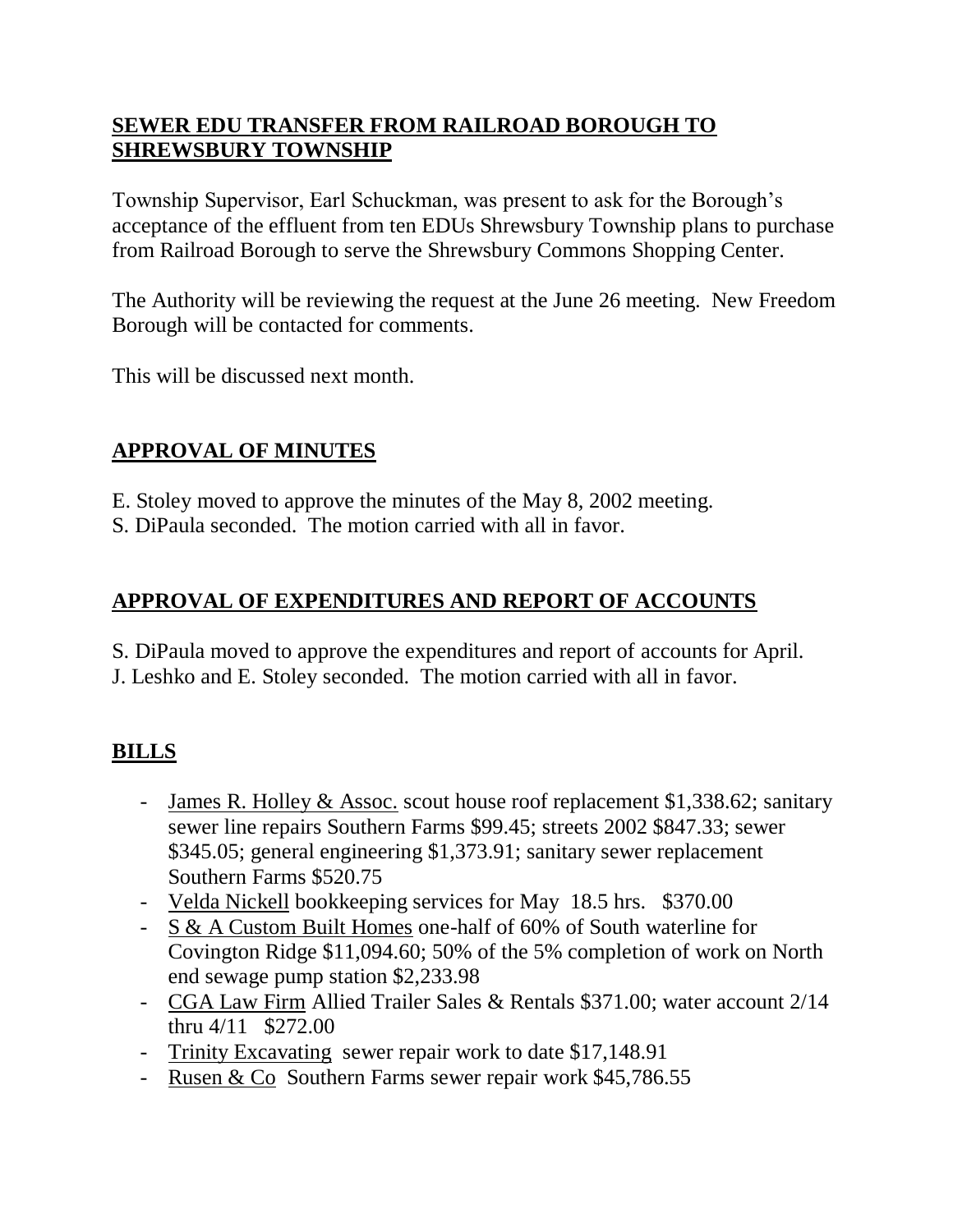- E. Stoley moved to approve payment of the above invoices.
- S. DiPaula seconded. The motion carried with all in favor.

# **SUBDIVISION AND LAND DEVELOPMENT BUSINESS**

Southern York County Library – final land development plan #2002-1 for the library to be built on land owned by the YMCA along Constitution Avenue. The zoning hearing board approved the zoning request.

E. Stoley moved to approve the final land development plan for the new library. S. DiPaula seconded. The motion carried with all in favor.

## Covington Ridge Letter of Credit

The developer asked the letter of credit be reduced by an amount of \$118,087.90 to a new balance of \$80,157.10.

E. Stoley moved to approve the request for reduction to a new balance of \$80,157.10 and to require the letter of credit renew automatically. J. Leshko seconded. The motion carried with all in favor.

## Shrewsbury Center Final Land Development Plan

The plan was reviewed at length on August 8, 2001 but it was unclear if the plan was reviewed as a preliminary or final plan. The plan was presented this evening as a final plan. Resident Fred Noll inquired about sidewalks. Because of the nature of the State roadways and intersection, Council did not want to promote pedestrian traffic in this area and also up to the Shrewsbury Commons Shopping Center. Mr. Noll stated he was not going to sign the agreement of lease for work being done within the PennDOT right of way.

J. Leshko moved to approve the final land development plan.

S. DiPaula seconded. The motion carried with all in favor.

## **REPORTS**

## Zoning Officer/BOCA Inspector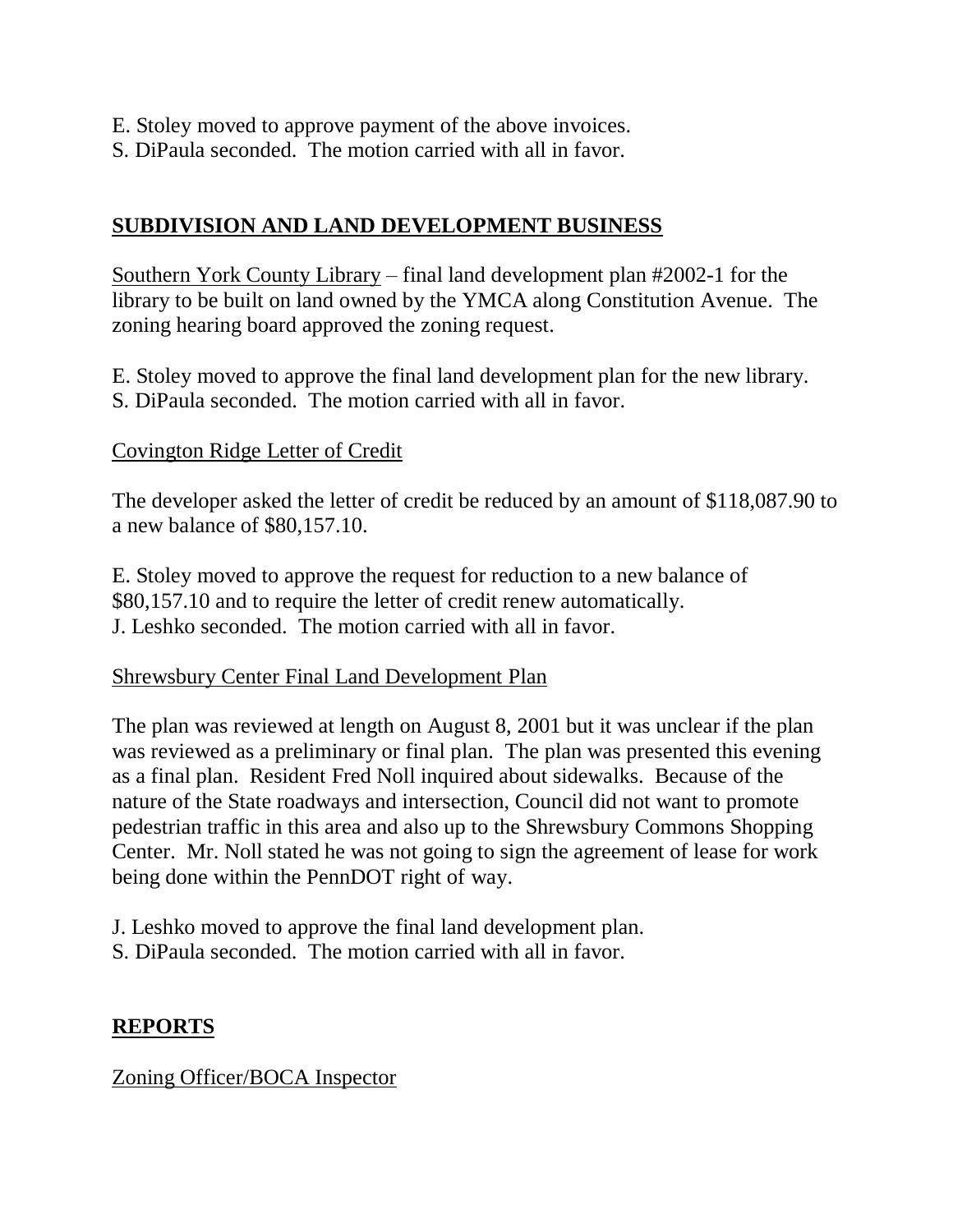Permission was given to the New Freedom Lions Club to place a 4' by 10' banner on property at 65 East Forrest Avenue as a temporary sign. Bonitz's building at 109 North Main Street is within the height requirements. The Borough needs to look into adopting an ordinance to regulate dumpsters and to require them to be kept closed. The cars on the lot at 2 South Main Street are in the process of being moved.

## **OTHER REPORTS**

## **Water & Sewer**

## Wellhead Protection Ordinance

The ordinance will be adopted next month with minor changes. The next meeting will be on July 15 at 9:00 a.m.

## **Public Roads & Lighting**

#### West Forrest Avenue

Motorists are making two lanes of travel eastbound on West Forrest Avenue from the fire hall to the square. In order to make two lanes, parking would have to be eliminated on both sides of the street and trucks would have a problem with the turning radius. We don't want to lose the parking.

## Drainage Problem at 225 West Forrest Avenue

The resident has been having a drainage problem since the road was resurfaced last year. The Committee will look at this area.

## Trimming of Trees along Main Street

Several trees need to be trimmed and the property owners are not trimming the trees planted by the Preservation Society or through the Penn State Cooperative Tree Program. According to the minutes of the June 12, 1996 meeting, the trees planted were with the property owner's permission and it was the understanding they were the responsibility of the property owner to maintain.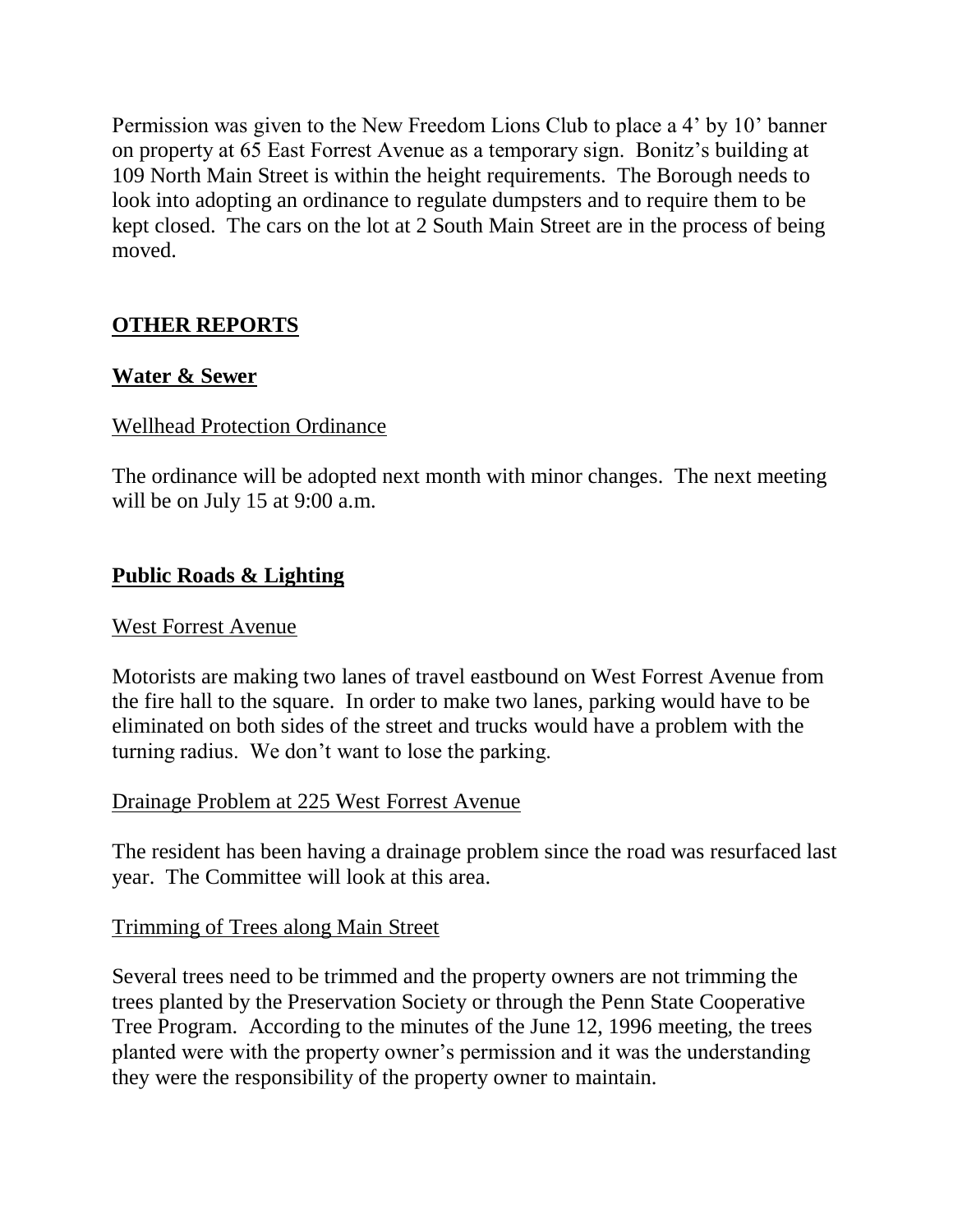## Resolution for Banner Across Main Street

The fire company is asking permission to install a banner in the area of the 400 block of South Main Street to promote the annual carnival/parade.

- E. Stoley moved to approve the resolution.
- S. DiPaula seconded. The motion carried with all in favor.

## Tractor Trailer Problem on West Forrest Avenue

The York County Planning Commission studied the area west of the intersection of Route 851 and Park Street and agreed that signs should be erected to help direct tractor trailers to continue on Route 851 and not go straight and end up in the residential area.

Council agreed to erect the signage stated in the study.

## **Public Lands & Buildings and Finance**

Scout House Roof Bids

The following bids were received:

D & D Scarborough, Inc. \$55,959.00 Less alternate bid cedar shake mansard roofing \$708.00

Golanco Contractors \$79,998.00 No alternate bid

D & D Scarborough stated substitutions could be made to lower the cost: change roof sheathing from  $\frac{3}{4}$ " plywood to  $\frac{3}{4}$ " OSV flakeboard; substitute aluminum mansard to painted steel over lathe; reducing the soffet gutter from 6" to 5"; use SPF lumber instead of Hemlock fir for a total reduction of \$7,200.00. If the bond was eliminated, the cost savings would be another \$1,500.00.

E. Stoley moved to accept the bid of D & D Scarborough without the alternate mansard bid but to include the change orders stated in Eng. Holley's letter dated June 7, 2002. The bond will be required.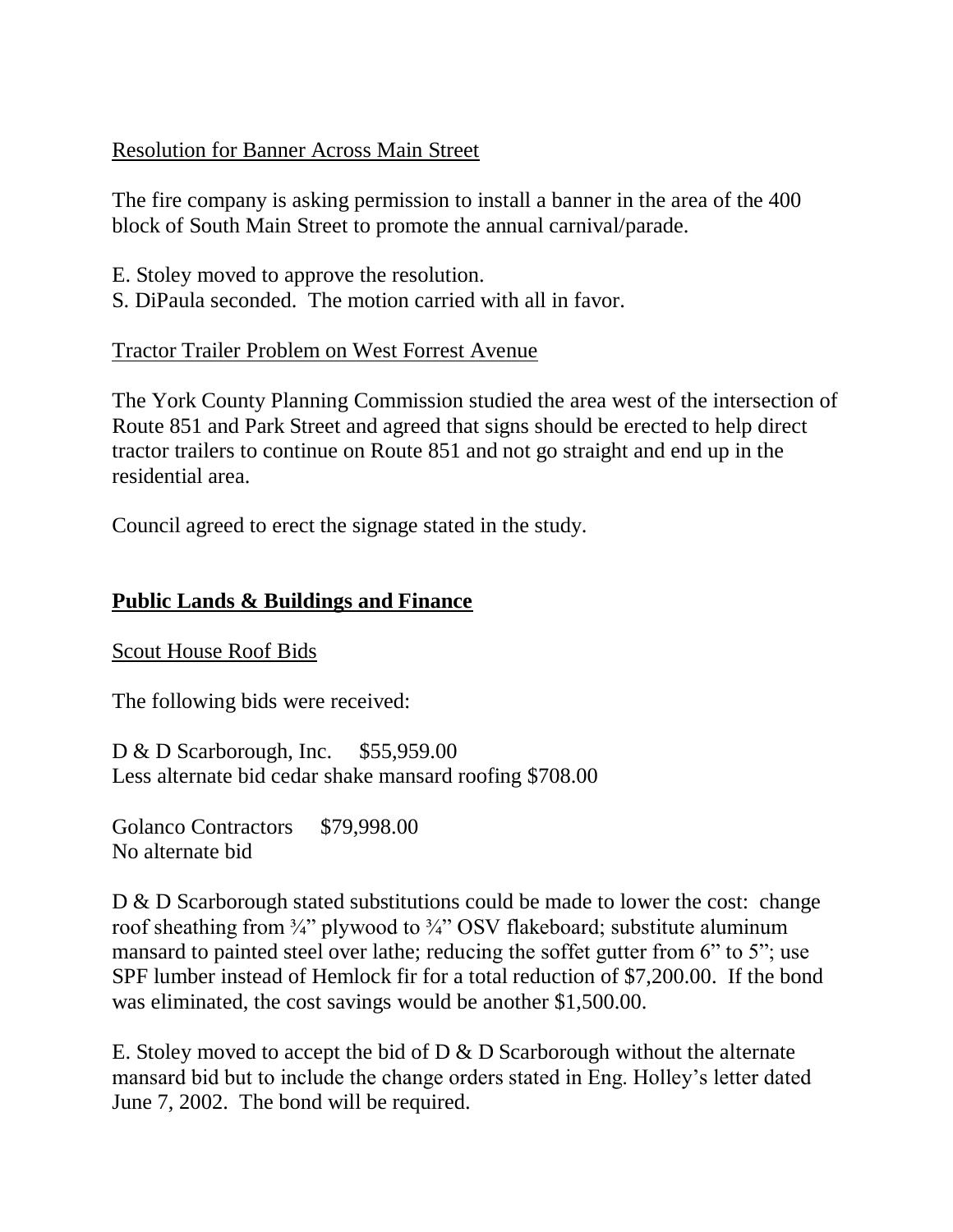J. Leshko seconded. The motion carried with all in favor.

E. Stoley moved to authorize Eng. Holley to proceed with the change orders but to require the bond.

J. Leshko seconded. The motion carried with all in favor.

## Surveillance Cameras as Playground

This will be discussed next month.

## **ENGINEER'S REPORT**

## Street Work Contract

The Vice President was authorized to sign the contract.

## Change Order Trinity Excavating

S. DiPaula moved to authorize the signing of the change order for Trinity Excavating for work near Trout Run. J. Leshko seconded. The motion carried with all in favor.

## Substantial Completion Report for Rusen & Co.

E. Stoley moved to authorize the signing of the Substantial Completion Report for work done by Rusen & Co.

S. DiPaula seconded. The motion carried with all in favor.

# **SOLICITOR'S REPORT**

Shrewsbury Center, LLC

The following three agreements were presented for approval:

1) Buffer Easement Agreement: this obligates Shrewsbury Center, LLC to install and to maintain a 20 foot wide landscaping berm of plant materials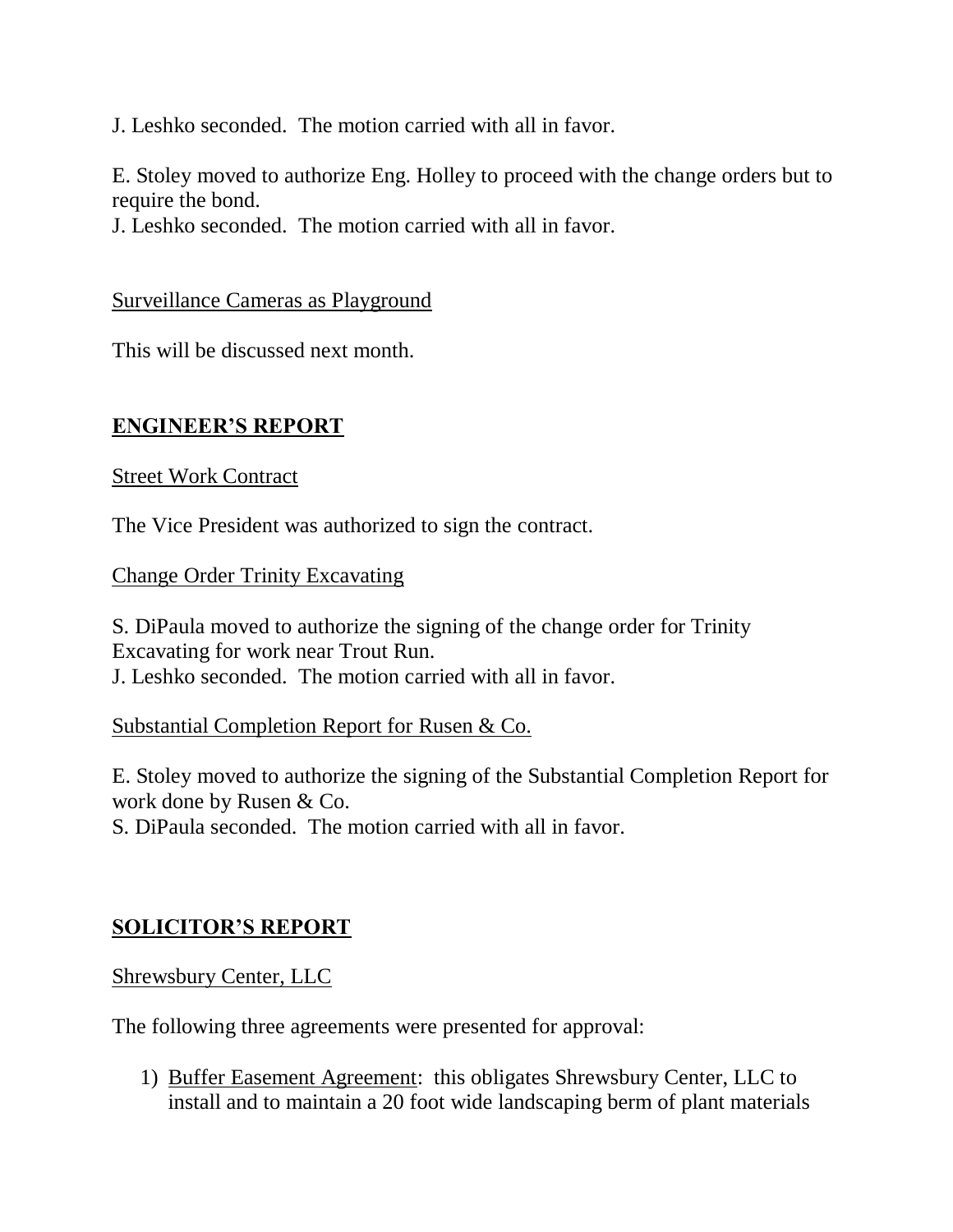satisfactory to the Borough along the perimeter of Shrewsbury Center's property on the west side of Mt. Airy Road behind the homes on Cardinal Drive.

E. Stoley moved to approve the Buffer Easement Agreement. J. Leshko seconded. The motion carried with all in favor.

2) Right of way, Easement and Protective Covenants Agreement: establishes the right of Shrewsbury Borough to the new wells, allows the Borough to access to them and prohibits Shrewsbury Center, LLC from conducting activities on its property that would have a material detrimental effect on the water supply or otherwise violate any applicable law, such as a wellhead protection ordinance.

S. DiPaula moved to approve the Right of way, Easement and Protective Covenants Agreement.

J. Leshko seconded. The motion carried with all in favor.

3) Termination of Lease and Quitclaim Agreement: terminates the rights of Shrewsbury Borough pursuant to a series of leases that date back to the early 1900s to the water sources on the Shrewsbury Center, LLC property. The termination is effective only after the Right of way, Easement and Protective Covenants Agreement has been recorded.

E. Stoley moved to approve the Termination of Lease and Quitclaim Agreement effective June 24, 2002.

J. Leshko seconded. The motion carried with all in favor.

## Shrewsbury Cycle

Walter Jones was present to confirm that approximately 95% of his business involves work on motorcycle engines that are delivered by a truck or trailer. Drive-in business is minimal. He has a policy now where all motorcycles are pushed in and out of the building on the north entrance. If he knows someone is delivering a bike, he tells customers to park on the south side of the building next to his trailer.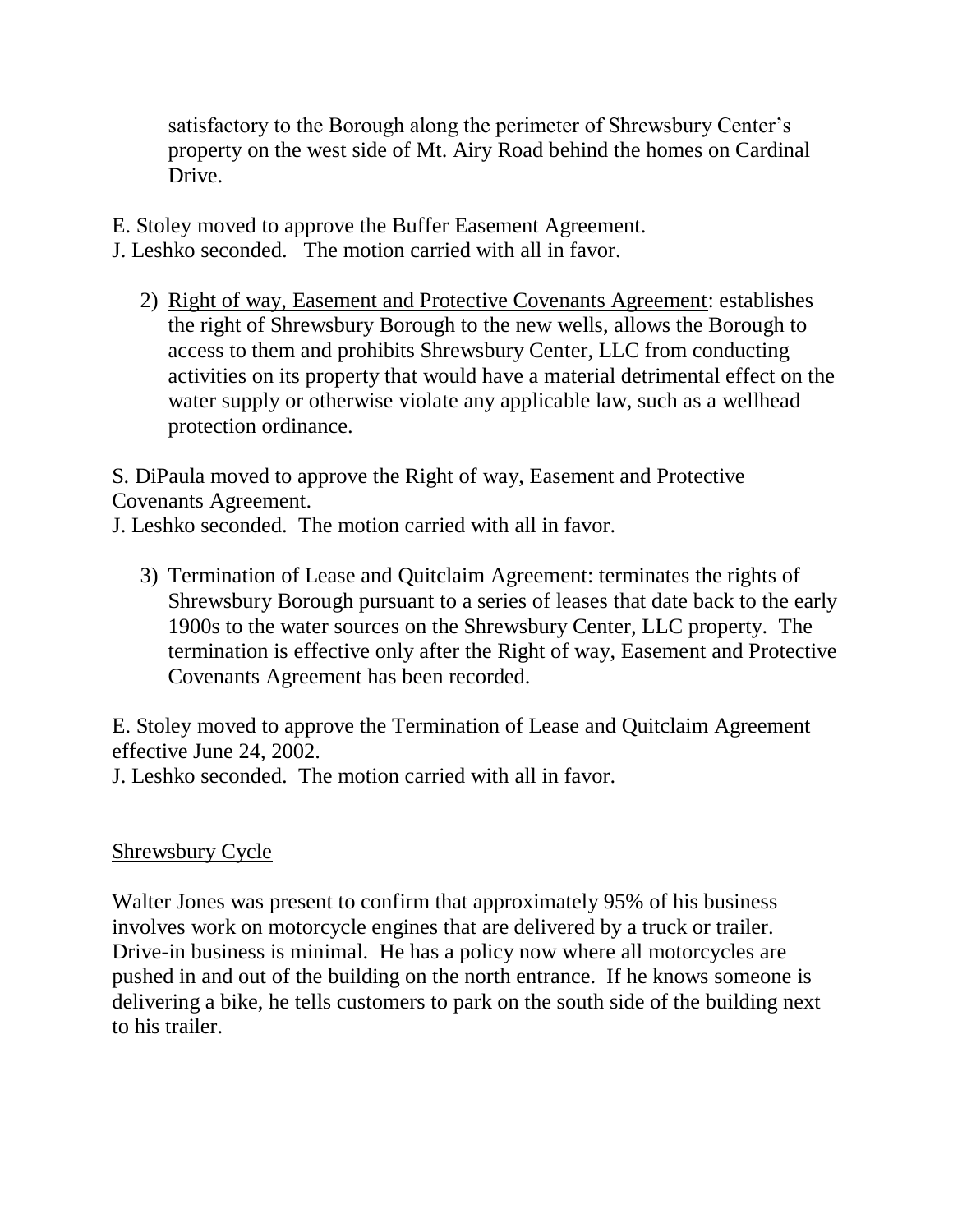## Grim's Glass

Sol. Rehmeyer asked the magistrate to postpone the hearings to be held before her until after the zoning hearing board makes its decision. At the zoning hearing, the applicant requested relief from the Zoning Ordinance to replace and to enlarge the front porch on the property, to enclose the loading dock and to authorize the increase in height of a section of the building from one story to two.

## Outstanding 1972 Bond Issue

The balance of the bonds is approximately \$700,000. It's estimated the cost savings to either refinance or go with bank financing is between \$26,000 – 28,000.

E. Stoley moved to authorize the proceeding of the refinancing/bank financing. J. Leshko and S. DiPaula seconded. The motion carried with all in favor.

## **Public Safety, Welfare and Personnel** – Salvatore A. DiPaula, Jr.

The reporters were asked to place an item in the paper that we're looking to hire another summer help employee.

## **Secretary's Report** – Cindy L. Bosley

Information was submitted with the agenda packet.

## **York Area Earned Income Tax Bureau** – Joseph M. Leshko

The next meeting will be the end of September.

## **Recreation Board/Regional Recreation Board** – Joseph M. Leshko

If anyone has any comments about the quality of the programs or program development, they should contact Joe.

## **Planning Commission/Regional Planning Commission** – Eric W. Stoley